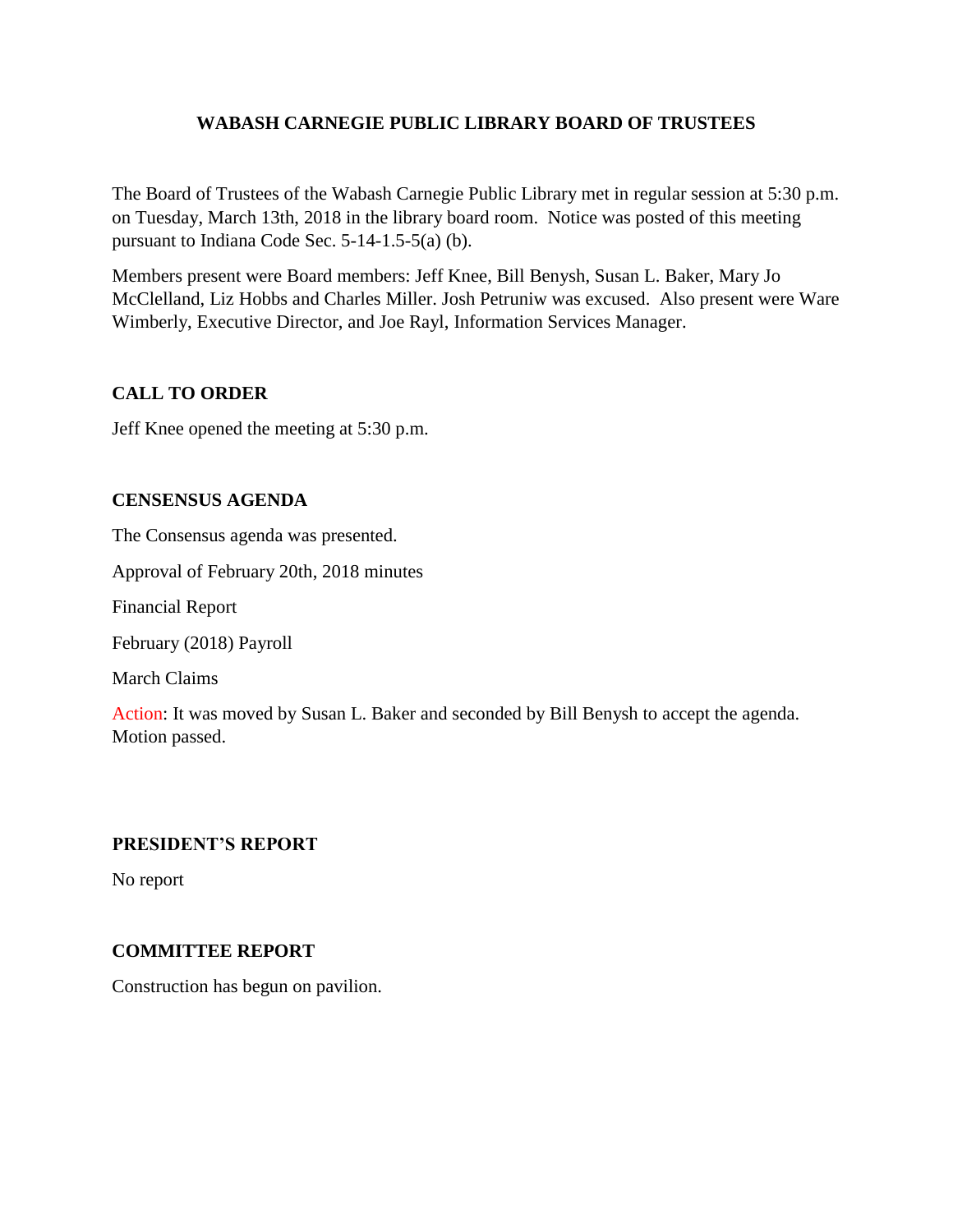## **NEW BUSINESS**

## Student Assistant - Hire

With Cassie Burchett leaving the library as a Student Assistant, the library had an open Student Assistant position for the upstairs. After a number of interviews, Faith Macy who is a junior at Northfield High School was hired. Ask for the Board's approval of the hire of Faith Macy as Student Assistant.

Action: It was moved by Liz Hobbs and seconded by Susan L. Baker to approve the hire of Faith Macy as Student Assistant. Motion passed.

# **DIRECTOR'S REPORT/ADMINISTRATIVE UPDATE**

## Wall Update

Protechs, Inc. is scheduled be here starting March  $26<sup>th</sup>$  to re-plaster the part of the wall in the staff working room that had been treated for possible mold.

## Recommend Library Consultation

Ware has been working trying to contact a library consultant who would assist the library in strategic planning. He is trying to find an individual who is not part of an architectural firm. He has a possible lead from the Eckhart Public Library in Auburn IN that is currently going to through some renovation. Jeff Knee gave Ware contact information on another possible consults based in Bloomington IN. Ware will pursue these contacts.

## Downstairs Wall - Lobby

Still determining a color for the lobby wall. Ware suggested a WCPL logo in the lobby. Ware will continue to look at colors and make a determination.

#### Internal Control Binders

With the assistance of Bill Benysh, corrections have been made to the Internal Control Policy Binder that Ware had originally handed out a couple of months ago. A THANK YOU to Bill for his assistance. Ware will make additional binders for the Internal Control Policy and distribute those the remaining Trustees so he or she can review at one's discretion before the next Board meeting.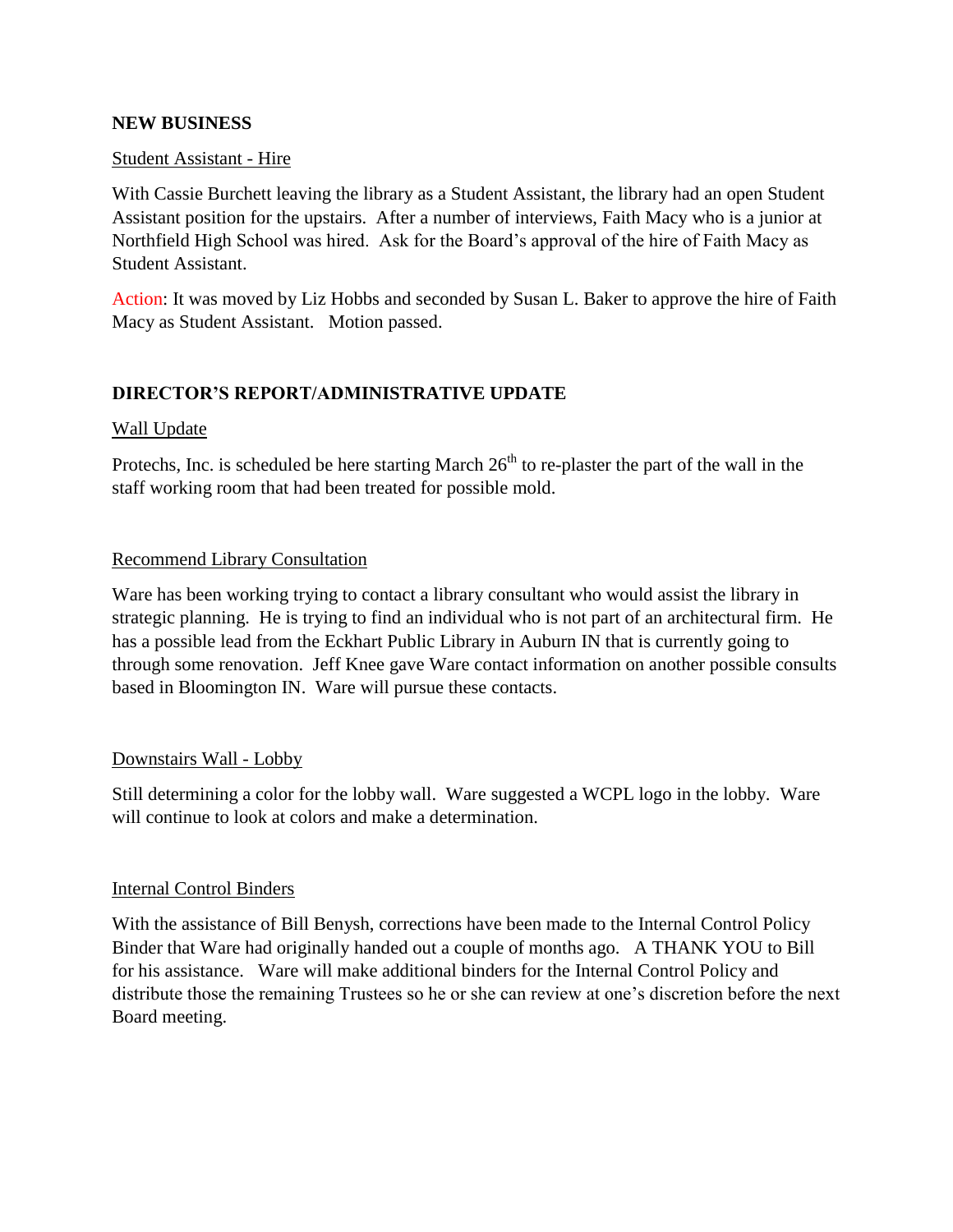## Sign Out Front

The Board discussed the possibility of new electronic signage for outside. It was asked that Ware investigate outdoor signage that other Carnegie libraries have for idea and comparison purposes. Topics that came up from the discussion was what the rules of signage for Carnegie libraries entail. Also, how does the library being in a local historical district have any effect on the decisions that are made? Discussed pros and cons of electronic signs vs static signs.

## Annual Financial Report/Year in Review 2017

A copy of the 2017 Annual Financial Report and the 2017 Year in Review and Board reviewed annual report package. Trustees appreciate the information provided by the Year in Review document.

## Stanley Cleaner – Carpet and Furniture

Stanley Steamer will be doing carpet cleaning on the first week-end in April. It was discussed Board discussed why Stanley steamer was chosen rather than a local carpet cleaner (in the library district). Ware stated that the work by Stanley Steamer is very good and the cost is less than a local cleaner. The work by the local cleaner previously done was not as good as Stanley Steamer.

# Hotspots – Available to Patrons

The library has made the recently purchased Hot spots available for patrons to checkout with checkouts already occurring.

## Student Cards for MSD Schools

Ware was approached by Tim Drake who is part of the MSD of Wabash County Administration about possibility of Student Cards for students who attend MSD schools but don't live in the library district. Currently, a student is eligible for Student non-resident borrower's card if he or she attends a school whose building is located in the library district. Ware and the Board discussed the situation. Due to unserved areas of Wabash County and how the various districts whether school, library, or city are currently, it is a very complex issue. It was decided that this point in time to keep the policy as it currently is. The library would be willing to discuss with MSD of Wabash County if something could be agreed upon that involved reimbursement to the library. Ware will get back to Tim Drake per the Board's discussion.